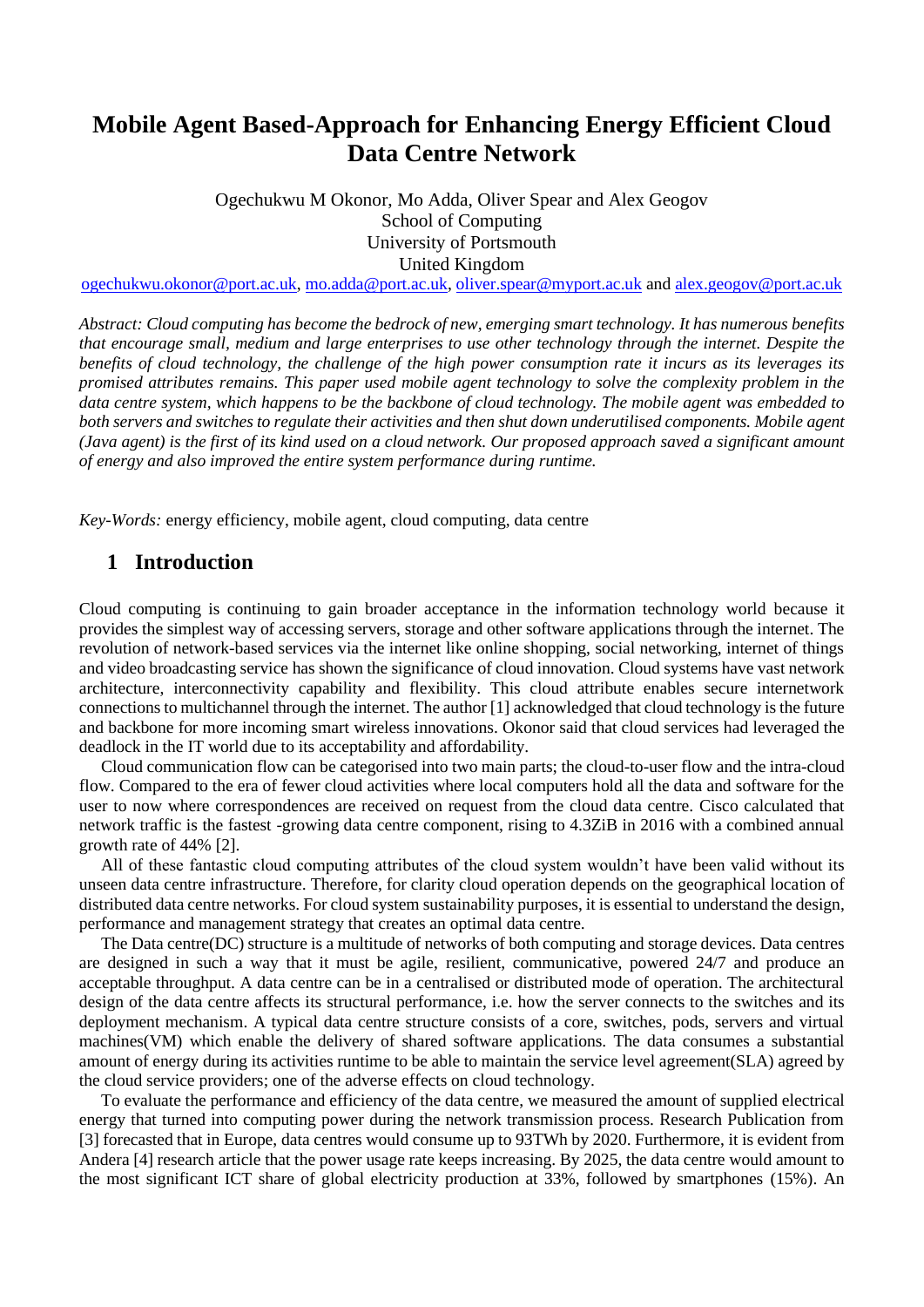American researcher validated the finding of Andrea in 2019 by modelling actual figures available on power usage trend of the data centre will be up to 20% of global electricity by 2025.

Over the years, emphasis on how the use of agent technology was significantly capable of solving large scale distributed system problems. On the other hand, testing agent technology in cloud system networks will leverage some of its high power usage challenges, being that agents are flexible and easily interact with each other on a network to achieve a set goal.

Therefore, the remaining part of this paper is sectioned as follows: section 2, reviews on related works; section 3 agent activities; section 4 overview of proposed agent model and result analysis, section 5 conclusion and future work.

# **2 Related** *Work*

.

Technical white papers and academic research articles have described methods for modelling power based on experience or data centre subsystem design. Insights from their previous works have led to constant improvement and understanding of the cloud system requirement. However, the irresistible fact from S Mittal et al.[5,6] work shows that more than 100 million videos are watched via YouTube per day. At the same time, Facebook has more than 400 million active users and 3 billion photos uploaded every month. Data centres power all these activities through their computation-intensive software programs. Based on the high-level traffic activities, the data centre process per minute and some traditional systems build-in not too agile and resilience to cope with the pressure of new inflow of traffic experience leaves the quest for an energy-efficient DC in limbo. Therefore, understanding not just the mechanism of operating the data centre but also the structural design will help minimise the power usage by the system. Related works on data centre energy efficiency have focused on different factors (from scheduling to allocation polices and then to some parts of the hardware. The authors [7] based their research findings on traditional x86 enterprise server architecture which when compared to the sophisticated transaction expected of the modern data centre can't compete because the energy-efficient tools were not the target at the time. Many studies on power usage within the data centres used the dynamic voltage frequency scaling (DVFS) management technique to predict the amount of power used at every given traffic transaction. The author [8], summarised the energy consumption of the hardware components of DC up to 2010. Fan et al. [9] focused on DC energy model based on just CPU utilisation. Work from [9] on processors in FD-SOI shown the effect setting a justification near-threshold on DC technology is capable of running a dual-core Cortex processor at 1GHz at the supply voltage of 0.6V.

# **3 The Proposed System**

#### **3.1 Overview of Agent Technology and its Activities**

An agent is an intelligent computational entity that can act on its own or behalf of other entities (be it on standalone or embedded basic) to achieve a set goal. Agent technology has two perspectives the end-user agent perspective and the software perspective. Agent technology can also be stationary and Mobile. A stationary agent is an agent that just stays in the same system; it initially started its execution process. In contrast, the mobile agent is not bound to one system; it can begin its execution process in one network and then end up in another because of its unique ability to transport itself to other networks. In this work, we are considering a mobile agent called Java agent. The aim is to use an agent in an applet form to communicate with cloud complex distributed network without more induced complexity while reducing the power consumption rate.

In this paper, the agent used has the following features:

- **Autonomy**: The ability to act on its own to a certain degree and adapt to system traffic demand change. This reduces the rate of technical errors and the human struggle to keep up with the operational challenge.
- **Re-activity**: The ability of the mobile agent to react to external events, stimuli and consequently adapt to a sudden change in the system performance, then make a quick decision to suit the system state.
- **Communicative**: The mobile agent must have the ability to communicate with the network and other agents (in case of multi-agent scenario) to achieve a given goal.
- **Learning**: The java agent can learn from the network performance, then improve the performance by making adjustable decisions as it keeps actively interacting with the executable environment.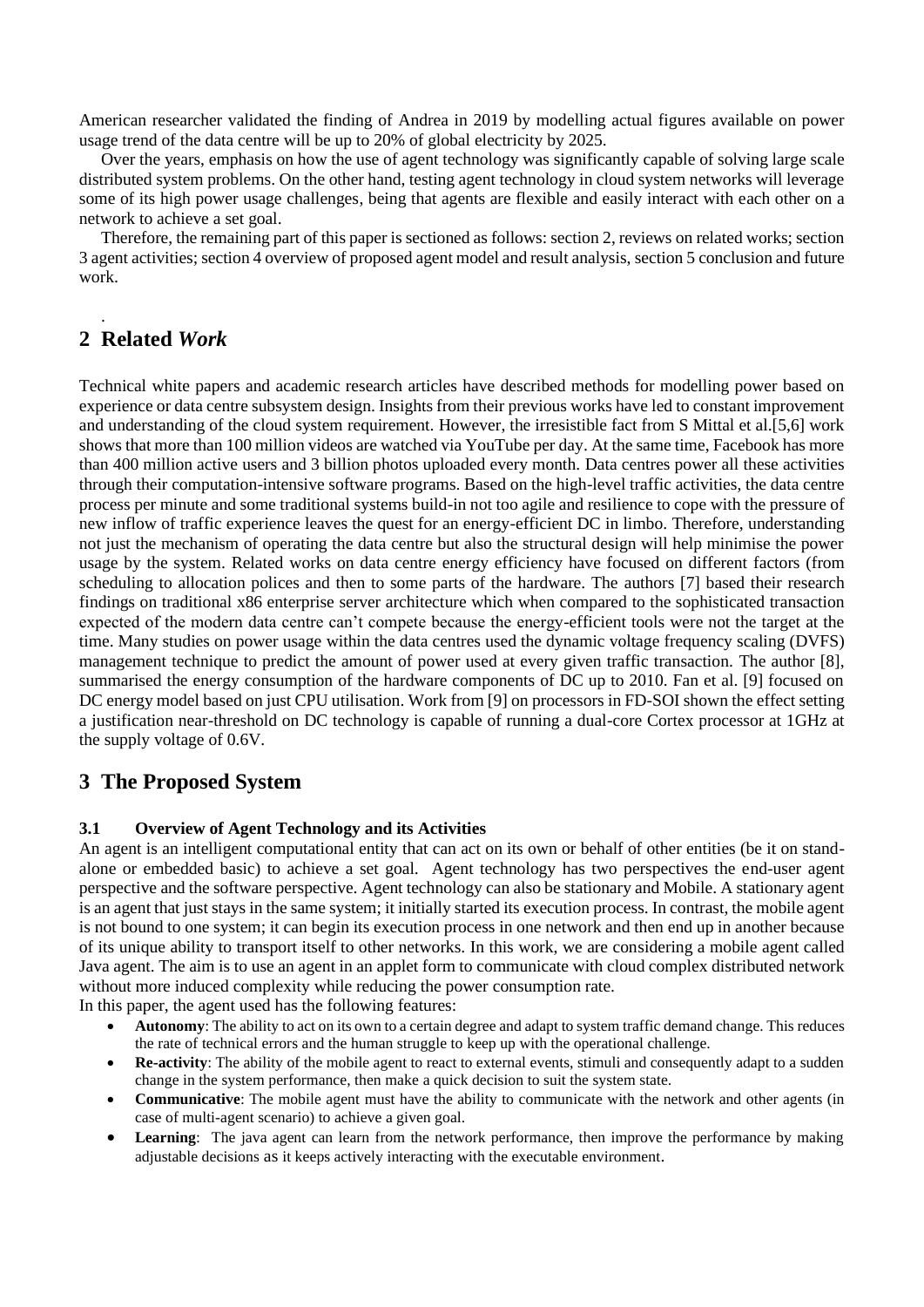With regards to the use of mobile agent within the cloud environment, not much work has been done using this lightweight mobile agent technology; thereby making our proposed method a novel approach to tackling the challenges that face cloud technology, especially in the area of energy efficiency. According to Claudio et al-2017, cloud computing relies on the geographical distribution of a data centre network to function. Agent activities are thereby highly recommended for cloud network design due to these three agent attributes: 1, Agents are actively at their best, where the problem domain is geographically distributed. 2. The subsystem exists in a dynamic environment 3. The subsystem regularly interacts with each other flexibly [10]. Therefore, considering the domain of cloud networks and data centre activities, the agent-based system technology is well suited for use in solving the complexity of the network. Related literature research has shown that agent technology has already been deployed to many aspect ad-hoc networks, road traffic control [11] and fault detection. The framework in figure 1 shows the structure, link and advantageous effect mobile agent leverages for the cloud system.



Figure1: Cloud-Java mobile agent framework

#### **3.2 Data Centre System Model**

In this section, the description of the data centre system model used for this experiment is made clear. This paper considers a three-tier data centre topology, shown in figure 2. The data centre consists of three structural layers the core layer containing  $(n/2)^2$  n-port switches. The centre layer (aggregation level) contains  $n/2$  switches, i.e. one pod has n n-port switches, and the last layer (The Access Layer) connects to the servers also called hosts. In this work, we also study cisco power consumption of the 8-port(2960-8TC-L), 24-port(2960-24TC-L), and 48 port(2960-48TC-L) cisco switches are 12W, 27W and 39W[12] to have an insight of what to expect from stimulation environment with our synthesised topology.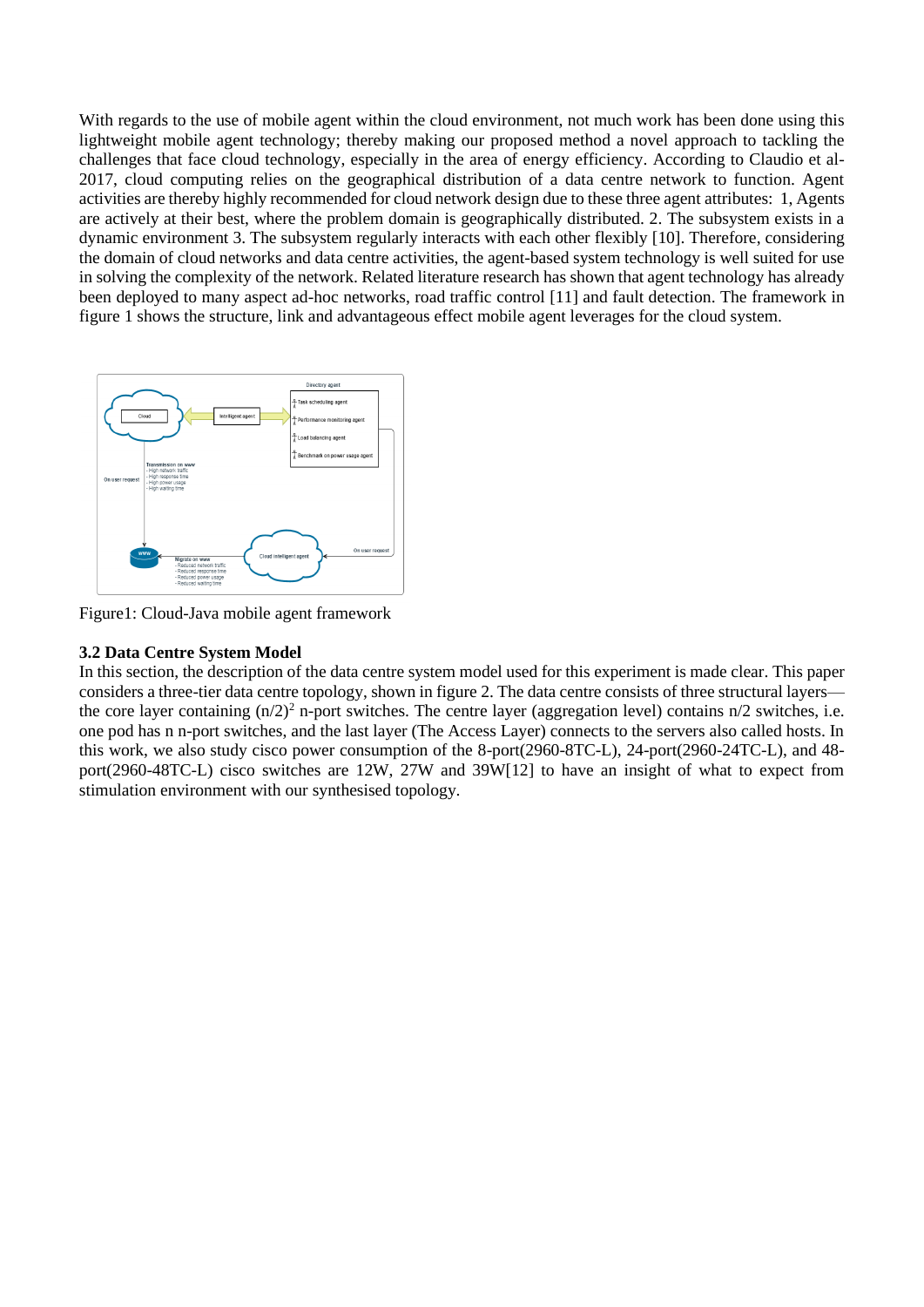

Figure2: Data centre architectural design used for this Model

This system has two core switches, four aggregation switches, six access switches, 48links and N-heterogeneous physical nodes. Each server then has this attribute: CPU performance defined in millions of instructions per second(MIPS), amount of RAM and bandwidth.SLA is negotiated and agreed upon by the service provider and the user, depending on the QoS requirement. If there is any discrepancy with the SLA, the service provider bears the responsibility. This setup consists of a software layer whereby the global and local manager function with an embedded agent in between. The global manager receives a request from users, sends it to the local network manager while the local agent autonomously migrates VMs according to the specified requirement and threshold. The Java agent then sorts out the underutilised servers and switches on the aggregation and access layer then powers it off or puts it in sleep mode depending on a particular threshold requirement. In this system model, the server has a multicore CPUs. Each multicore CPU has K cores, and each core has M MIPs as a single-core which make the CPU sum up its total capacity as K\*M MIPS. Table 1 below gives a clear description of the server specification and configuration used in this research work.

| Server         | CPU model       | Cores | Frequency(MHz) | RAM(GB) |
|----------------|-----------------|-------|----------------|---------|
| HP Proliant G3 | Intel Xeon      |       | 633            |         |
| HP Proliant G4 | Intel Xeon 3040 |       | 1863           |         |

The Java agent has two deployment modes into the system model (time-based and daemon-base.). An agent is thereby sent to the server and switch nodes at a set time to check the utilisation level. The server can be shut down by the agent if it is under-utilised and switches made inactive if it is lower than the fixed performance capacity.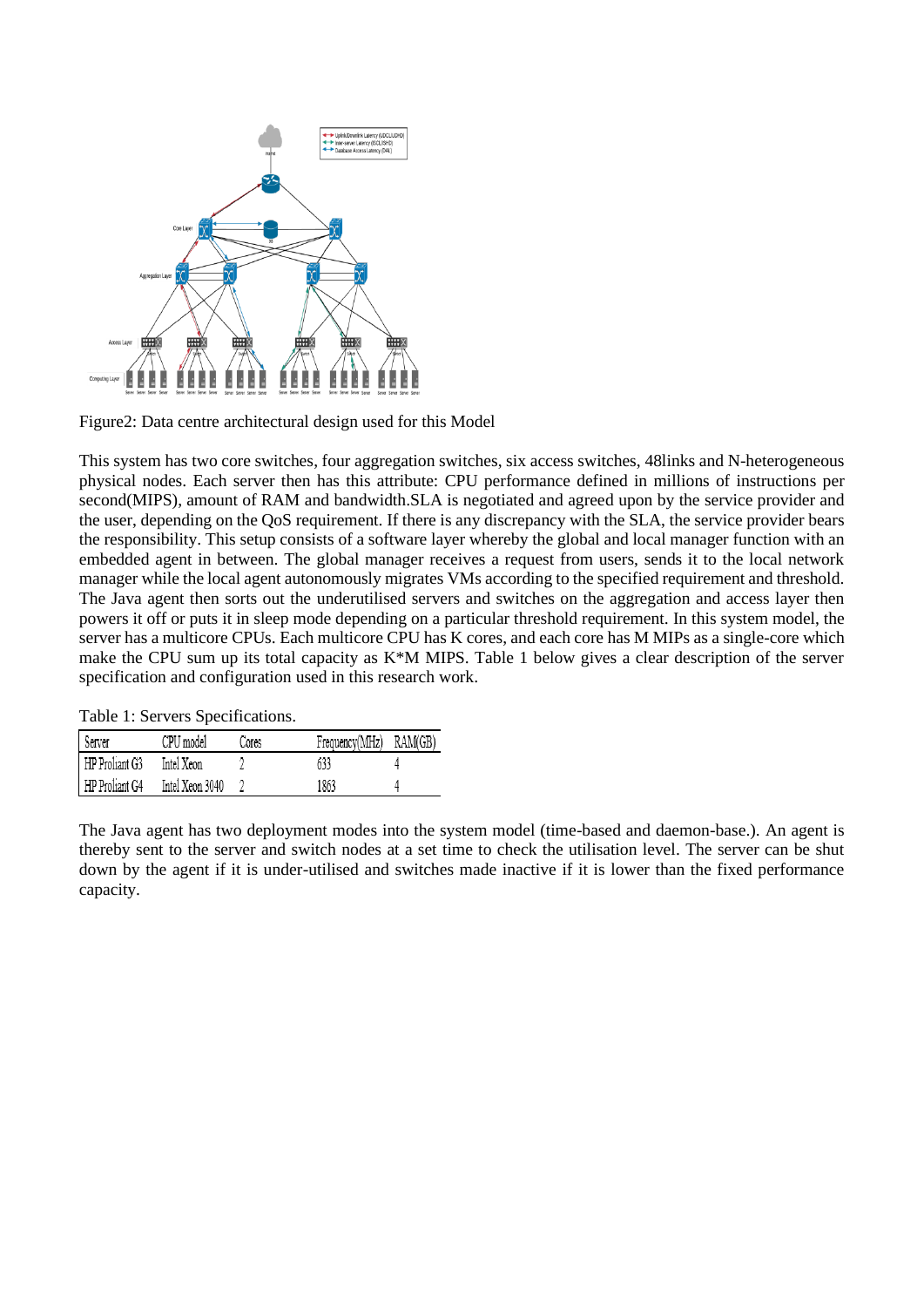

Figure 3: The agent-based flowchart used for DC system model implementation.

Building an algorithm from the flowchart in figure 3, we, therefore, present the mathematical backing for our working simulation. Given a detailed insight of the components that consume the most power rate during processing time. Following up from our previous work, Therefore, we consider the power consumption model for switches  $(P_{swi})$ as:

$$
P_{swi} = P_{chi} + \sum_{j=1}^{n_{lc}} P_{lc_j} + \sum_{j=1}^{n_{pi}} P_{r_j} * U_{ij}
$$
 (1)

where

 $U_{ij}$ : Utilisation factor of an active port *j* per switch *i* P<sub>chi</sub>: Power consumed by a switch i base on hardware chassis  $P_{lc}$ : Power consumed by the active line-cards  $\overrightarrow{P_{ri}}$ : Power consumed by the active port running at a transmission rate 'r'  $P_{alcswi}$ : power consumed by the switch when the agent controls the line-card  $n_{lc}$ : the number of linecard.  $n_{pi}$ : number of ports

$$
P_{alcswi} = P_{chi} + \sum_{j=1}^{n_{lc}} (1 - \beta_j) P_{lc_j} + \sum_{j=1}^{n_{pi}} P_{r_j} * U_{ij}
$$
 (2)

$$
\beta_i = \begin{cases}\n0 & \text{if a linearal is enabled} \\
1 & \text{if a linearal is disabled} \\
otherwise & \text{perational by the agent}\n\end{cases}
$$

Where  $\beta_i$  is between 0 & 1 and is used by the agent to control the linecard operation. Now simplifying equation 2 further we then get: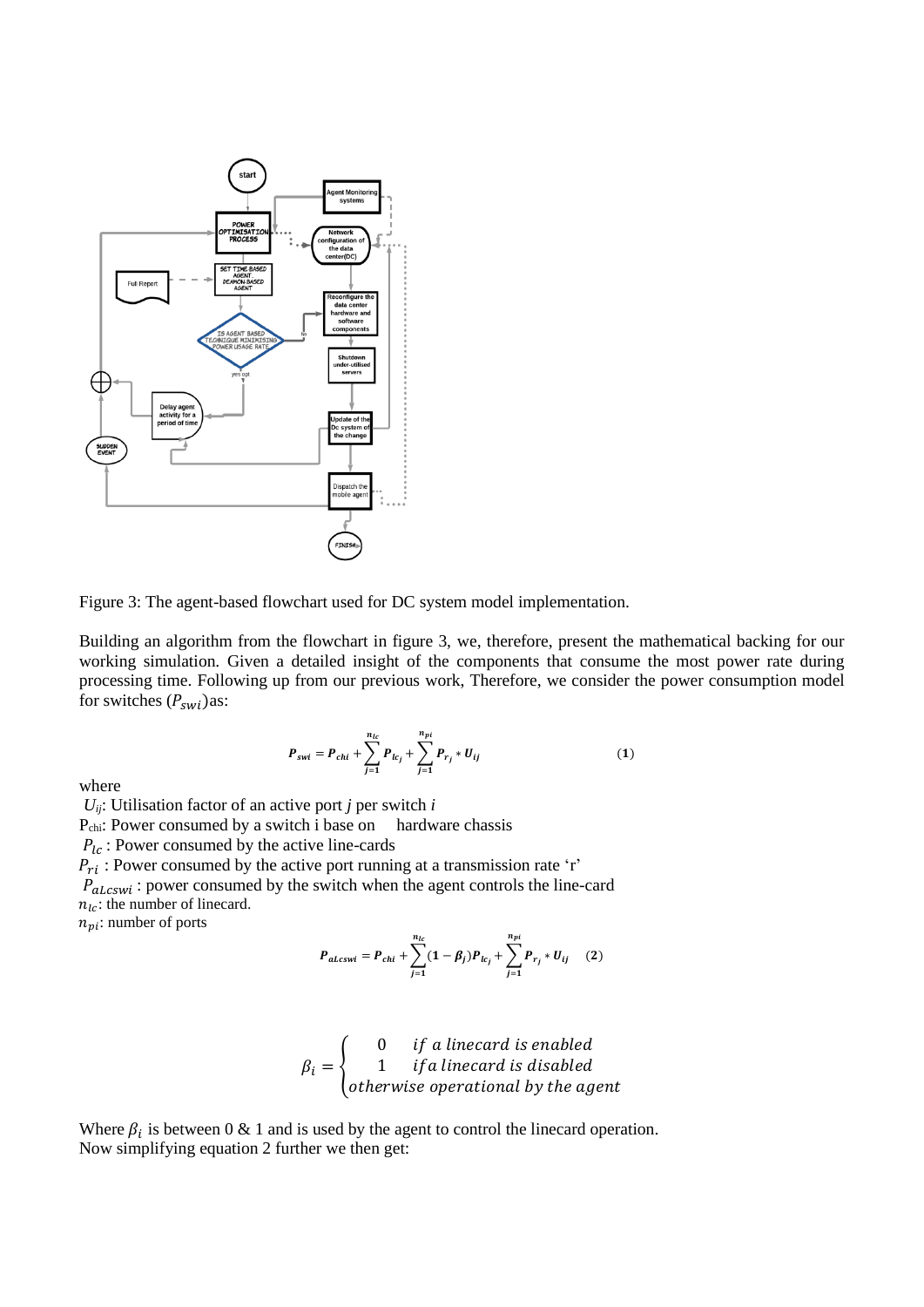$$
P_{alcsw_i} = P_{swi} - \sum_{j=1}^{n_{lc}} \beta_j P_{lc_j}
$$
 (3)

Considering the agent activities on the switches,  $\alpha_i$  is tabulated below as

$$
\alpha_i = \begin{cases}\n0 & \text{if a switch is off} \\
1 & \text{if a switch is on.} \\
otherwise\text{ operational by the agent}\n\end{cases}
$$

Where  $\alpha_i$  is between 0 &1 and is used by the agent to control the switch operation.

 $\alpha_i = 0$  means the whole switches are powered off,

 $\alpha_i = 1$  means the switches are fully active.

Therefore, the total power consumed by an agent switch follows as:

$$
P_{agentsw_i} = \alpha_i * P_{alcsw_i} \tag{4}
$$

To a great extent,  $\alpha_i$  is strongly related to  $\beta_i$  in the case where all the networkcard of a given switch are disabled, then the switch itself should be turn-off.

Then for the server power consumption( $P_{srvi}$ ) The calculation, we used this formula also:

$$
P_{srvi} = P_{cpu} + P_{memory} + P_{fan} + P_{io}
$$
 (5)

Following the same reasoning as in the switch formulation in equation 2  $\&$  3, the power consumed by the server under the intelligent of the agent follows the same logic and parameter as the  $\alpha_i$  and  $\beta_i$  in switches, however in this case measures for  $cpu, memory, fan and P<sub>orts</sub>$ . The power consumed by the fan is related to the power consumed by the CPU & memory, and this result can only be obtained by simulation. The load balancing of the VM is determined by the set power threshold.

# **4 Result Evaluation**

In this section, the mobile agent results of various simulation outputs are evaluated for both time-based and daemon based, respectively. For this simulation, the Cloudsim simulation platform was used. Cloudsim is written in Java and therefore proved to be both simple and effective to implement with the proposed mobile agent in this case called Java agent.

In the first simulation instance, a datacenter with *X* number of hosts, VMs and Cloudlets were used for the noagent, time-based and daemon-based methods. Table 2 shows the different data centre configurations used for the number of Hosts, VMs and Cloudlets along with the total power consumption used by each agent type.

| Number   | Number | Number           | No Agent    | <b>Time Based</b> | Daemon       |
|----------|--------|------------------|-------------|-------------------|--------------|
| of Hosts | of VMs | of               | (KWh)       | (KWh)             | <b>Based</b> |
|          |        | <b>Cloudlets</b> |             |                   | (KWh)        |
| 40       | 80     | 200              | 6806.720546 | 6267.800534       | 5919.800427  |
| 80       | 160    | 400              | 12639.81777 | 11879.61858       | 11167.56903  |
| 160      | 320    | 800              | 22464.54383 | 18918.69255       | 17248.26024  |
| 200      | 400    | 1000             | 25416.9644  | 23693.75309       | 24675.74814  |
| 500      | 1000   | 2000             | 75950.70495 | 74635.5333        | 98537.98176  |
| 1000     | 2000   | 4000             | 151277.6293 | 154017.1755       | 160453.1713  |

Table 2: Data configuration component and its power output on different agent scenario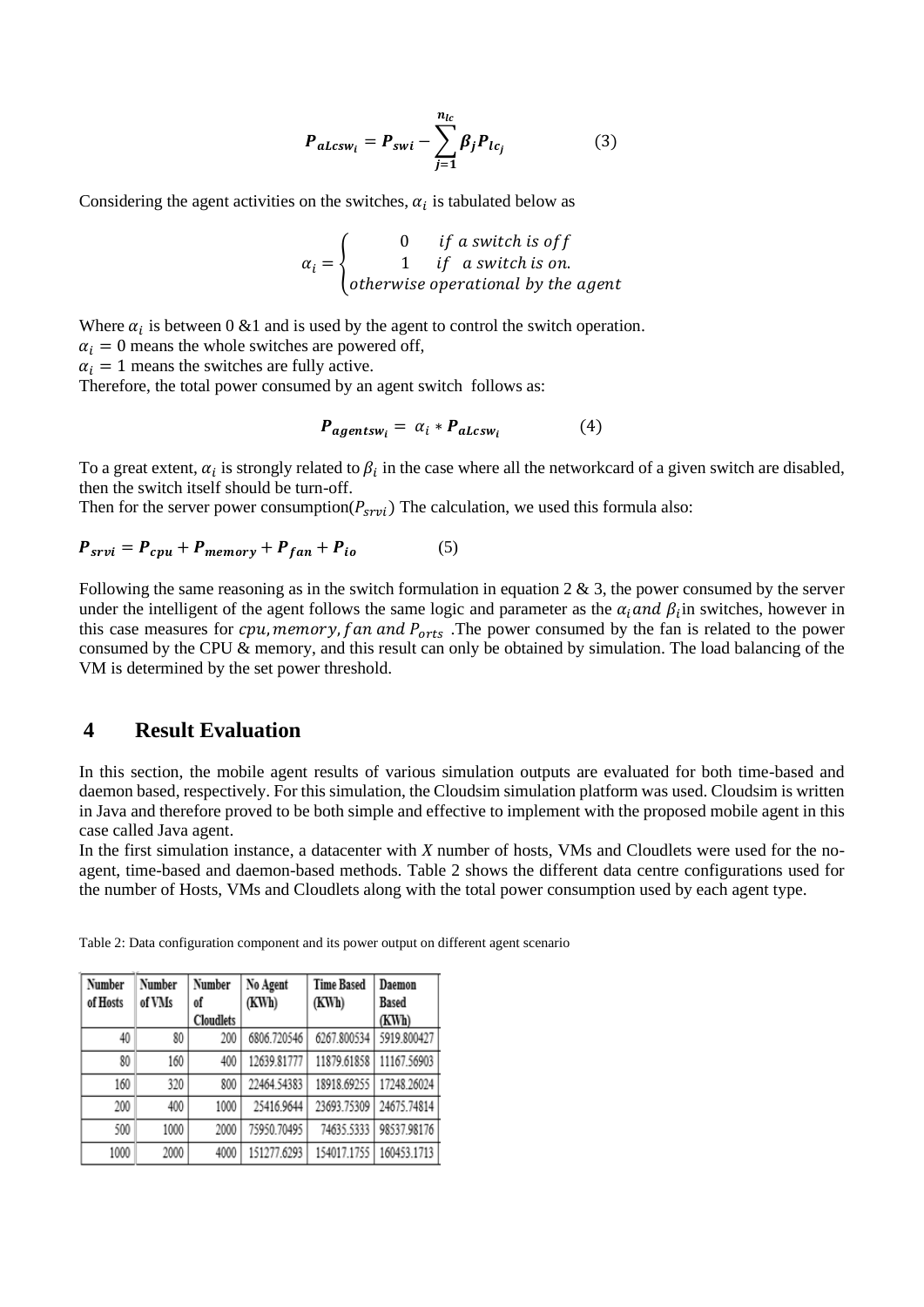From these results obtained from the set experiment, it is clear that the power consumption used by both the timebased and daemon-based agents is significantly lower than that of the no-agent approach by more than 25% efficiency. This paper has used different time frequencies ranging from 100 seconds,60 seconds,40 seconds, 20 seconds and 5 seconds to obtain a proof-of-concept dataset that both the time-based and the daemon-based agent methods significantly reduce the power consumption within a cloud data centre network.

Table 3 shows the power consumption used by all three approaches split between host and switch power consumption, further demonstrating the power savings between the two.

| raoic $\sigma$ roan and opining $\sigma$ and $\sigma$ when power consumption |          |                         |                     |  |  |  |
|------------------------------------------------------------------------------|----------|-------------------------|---------------------|--|--|--|
| <b>Number of Hosts</b>                                                       | 40       |                         |                     |  |  |  |
| Number of VMs                                                                | 80       |                         |                     |  |  |  |
| <b>Number of Cloudlets</b>                                                   | 200      |                         |                     |  |  |  |
|                                                                              | No Agent | <b>Time Based</b>       | <b>Daemon Based</b> |  |  |  |
| <b>Host Consumption</b>                                                      | 5388.764 | 3870.679                | 4503.655614         |  |  |  |
| <b>Switch Consumption</b>                                                    |          | 1817.956426 1532.414558 | 1416.144814         |  |  |  |
| <b>Total Consumption</b>                                                     |          | 7206.720543 5403.093618 | 5919.800427         |  |  |  |

Table 3 - Total and Split Host and Switch power consumption

Furthermore, this is consistent as the data centre increases in both resource and workload size. The graphical representation in figure 4 shows the impact of our finding and when its compared to other previous research works gives a more promising result and more efficient way of operating the DC network.



Figure 4a: Performance evaluation of all three agent types on the server



Figure 4b –Compares the performances of traditional DC power usage rate with Mobile agent-based DC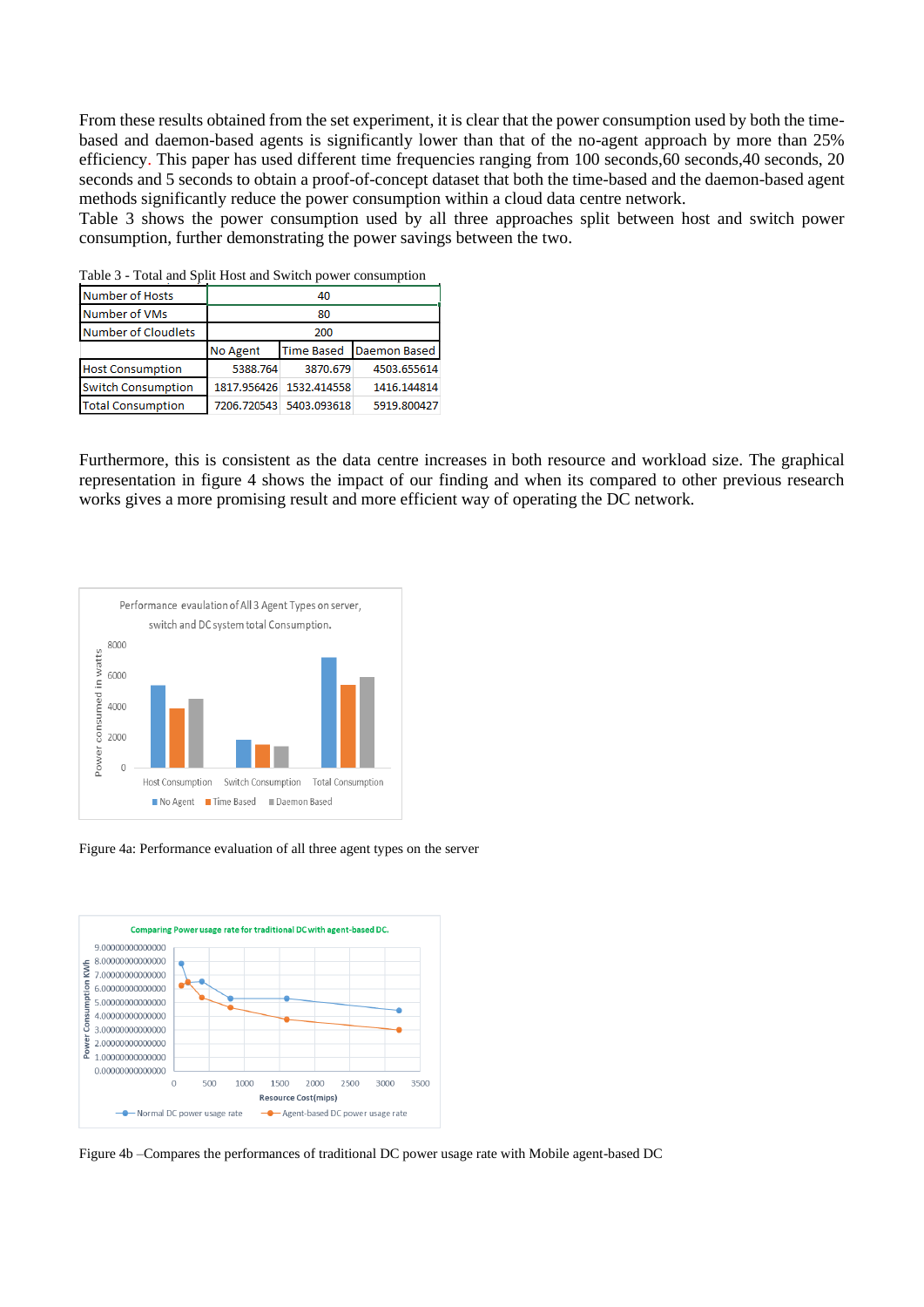

Figure 4c:-Comparing Mobile agent policy to other existing policies.

Observations from the graphical representation in figure 4(a &b) show that at all levels, the mobile agent was able to minimise energy efficiently without sabotaging the performance of the system.

From the results in figures 4, the data obtained has proven that the use of an agent increases the agility of the system, therefore reduces the operational cost of maintaining a data centre network. Figure 4c clearly shows that the performance of the mobile agent in the network was outstanding with no significant service violation of the system.

# **5 Conclusion and Future work**

The proposed agent technology has a unique new technique of communicating efficiently with the data centre network under reduced power usage rate. This agent technique investigates the DC system efficiency from energy, performance and traffic-related perspectives. The experimental result produced showed several properties from DC components that consume a higher amount of energy and how the agent technique excellently migrates resources to reduce congestion and minimise high power usage rate. The java agent flexibly controls the DC system with no downtime and less technical error due to its adaptive nature. The mobile agent was able to asynchronously and independently monitor the system performance and power consumption rate on both the switches and servers. The introduction of time-based and demon-based agent in the cloud DC network is an entirely new novel approach to energy saving in DC. Therefore, this approach is intelligently positioned to becoming an essential tool for academy and industry researcher specialists for scaling and dynamically managing cloud DC network complexities.

Future work will continue to work on other parameters we didn't consider in this work. This novel approach will then be used to model the complete system power consumption rate mathematically taking into consideration the service level violation rata involved during its activity.

# *References:*

- [1] Ogechukwu Okonor, Mo Adda" power optimisation model for leveraging cloud system." IEEE Big Data Conference, Sofia, Bulgaria, 2019.
- [2] Cisco." Cisco Global Cloud Index: Forecast and Methodology,2012-2017", White paper,2013.
- [3] Claudio Fiandrino, DzmitryKliazovich, Pascal Bouvry and Albert Zomaya."Performance and Energy Efficiency Metric for Communication Systems Of Cloud Computing Data Centers" IEEE Transactions on Cloud Vol.5 No.4,2017.
- [4] Andreas Berl1*,*Erol Gelenbe, Marco di Girolamo, Giovanni Giuliani, Hermann de Meer1, Minh Quan Dang and Kostas Pentikousis, "Energy-Efficient Cloud Computing" Published by Oxford University Press on behalf of The British Computer Society. Advance Access publication on August 19, 2009.
- [5] Okonor, Mo Adda" Intelligent Approach to Minimising Power Consumption in Cloud-Based System Collecting Sensor data and Monitoring the Status of Powered Wheelchair" Intelligent system conference 1, 2019
- [6] Sharma .A, Y Yao, L Huang- 2012 Proceeding…,2012- IEEExplore.ieee.org
- [7] Ali Pahlevan, Yasir Mahmood Qureshi and Marina Zapater."Energy Proportionality in Near-Threshold Computing Server and Cloud Data Centers: Consolidating or Not?Proceeding…..,2018 - IEEExplore.ieee.org